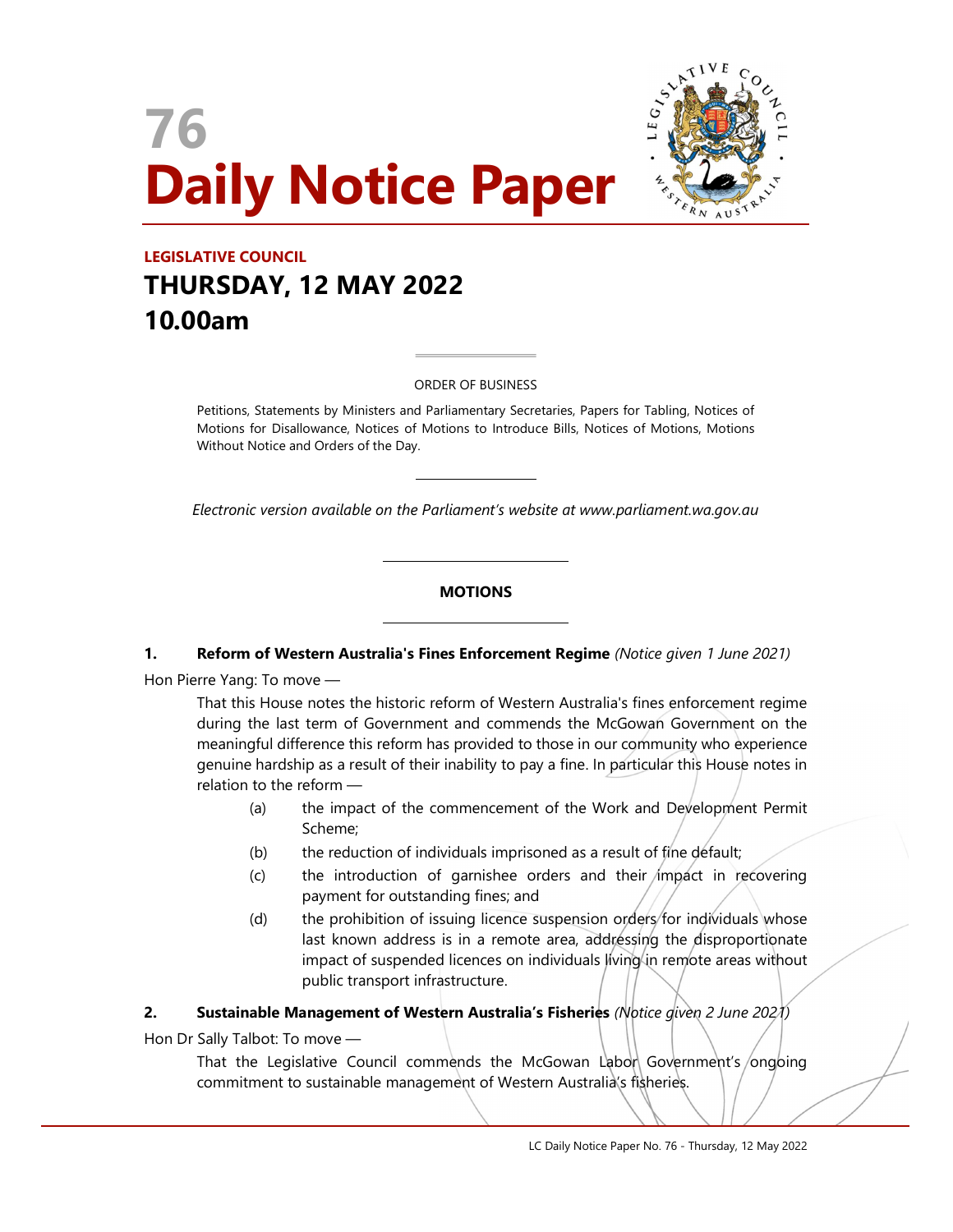## **3.** Innovation Voucher Program (Notice given 2 June 2021)

Hon Dan Caddy: To move —

That this House notes the McGowan Government's commitment to foster innovation and grow entrepreneurship in Western Australia through the successful Innovation Voucher Program and by providing initial funding for start-ups and small businesses to commercialise their ideas and create jobs.

## 4. McGowan Labor Government - Machinery of Government Changes (Notice given 3 June 2021)

Hon Peter Collier: To move —

That this House expresses its concern with the McGowan Labor Government's machinery of government changes, in particular the establishment of the Department of Communities, in relation to, amongst other things —

- (a) the impact of the amalgamation of five departments into one with the Department of Communities upon some of Western Australia's most vulnerable people;
- (b) the issues surrounding a lack of leadership and direction within departments; and
- (c) the issues surrounding the duplication of Ministerial responsibility within amalgamated departments.

## 5. Housing Concerns (Notice given 3 June 2021)

Hon Steve Martin: To move —

That this House expresses its concern with issues within the Housing portfolio, in particular —

- (a) the unacceptable and rising level of homelessness throughout Western Australia;
- (b) the impact of COVID-19 on affordable housing; and
- (c) the shortage of rental housing throughout Western Australia and the shortfall in government provided housing.

## 6. World Elder Abuse Awareness (Notice given 3 June 2021)

Hon Rosetta Sahanna: To move —

That the Legislative Council notes the McGowan Government's ongoing efforts to combat elder abuse in Western Australia and recognise the importance of World Elder Abuse Awareness Day.

## 7. Machinery of Government - Outcomes (Notice given 15 June 2021)

Hon Dr Steve Thomas: To move —

That the Legislative Council calls on the Government to identify the costs, savings and outcomes of its Machinery of Government changes implemented on 1 July 2017.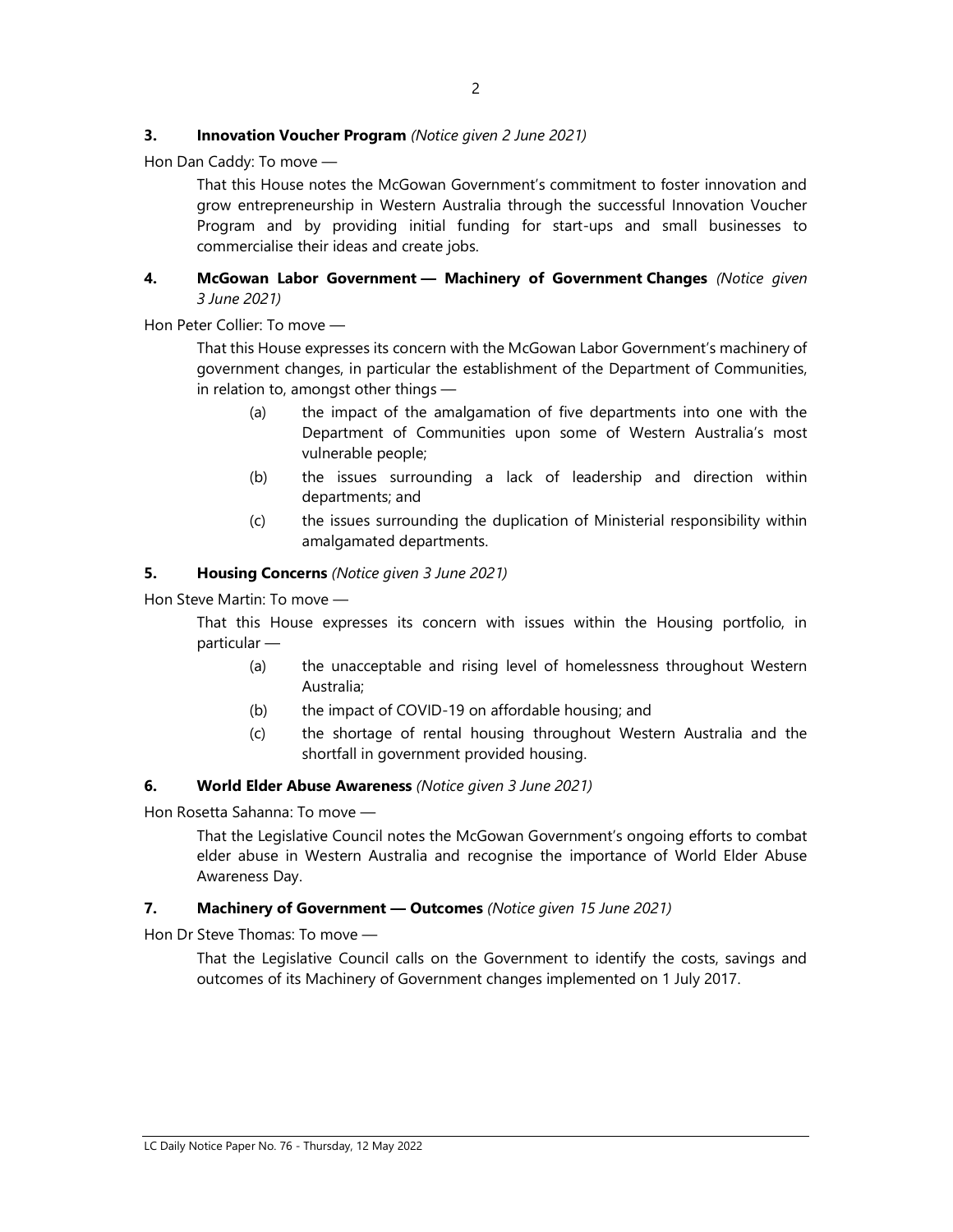# 8. Contribution of WA Police (Notice given 15 June 2021)

Hon Peter Collier: To move —

That this House —

- (1) Recognises the valuable contribution of WA Police to the State.
- (2) Encourages the Labor Government to recognise the significant pressures on all areas of the police force due to factors including —
	- (a) COVID-19;
	- (b) substance abuse throughout the community;
	- (c) cost of living pressures for officers, particularly those serving in remote and regional areas of the State; and
	- (d) increased domestic violence cases,

and calls upon the Government to provide the appropriate salary and conditions accordingly.

## 9. Improved Seniors' Safety and Security Rebate (Notice given 16 June 2021)

Hon Martin Pritchard: To move —

That the Legislative Council notes the McGowan Government's reinstatement of the improved seniors' Safety and Security Rebate and the impact that this \$16 million election commitment will have in ensuring that our seniors are protected and secure in their homes.

## 10. Human Rights of People with Disability (Notice given 17 June 2021)

Hon Stephen Pratt: To move —

That the Legislative Council commends the McGowan Labor Government's ongoing commitment to individual and systemic advocacy in Western Australia in working to promote, protect and defend the human rights of people with disability.

# 11. Defence to the Presence of THC in a Driver (Notice given 22 June 2021)

Hon Dr Brian Walker: To move —

That this House urges the McGowan Government to legislate to introduce a complete defence to the presence of THC in a driver's oral fluid or blood in circumstances where —

- (a) the driver has a valid doctor's prescription for a medicine containing THC;
- (a) the offence does not involve dangerous or reckless driving; and
- (b) an officer has not established driver impairment.

## 12. Corruption and Crime Commission - Access to Documents (Notice given 24 June 2021)

Hon Nick Goiran: To move —

That this House —

- (a) expresses its appreciation to the Members and staff responsible for the drafting, tabling and publishing of the 61<sup>st</sup> report of the Standing Committee on Procedure and Privileges (Committee);
- (b) is concerned that good faith negotiations between the Committee and the Corruption and Crime Commission (CCC) ceased inexplicably;
- (c) notes that the Committee's audit reveals that 1,120 privileged documents were provided without parliamentary approval by the Government to the CCC;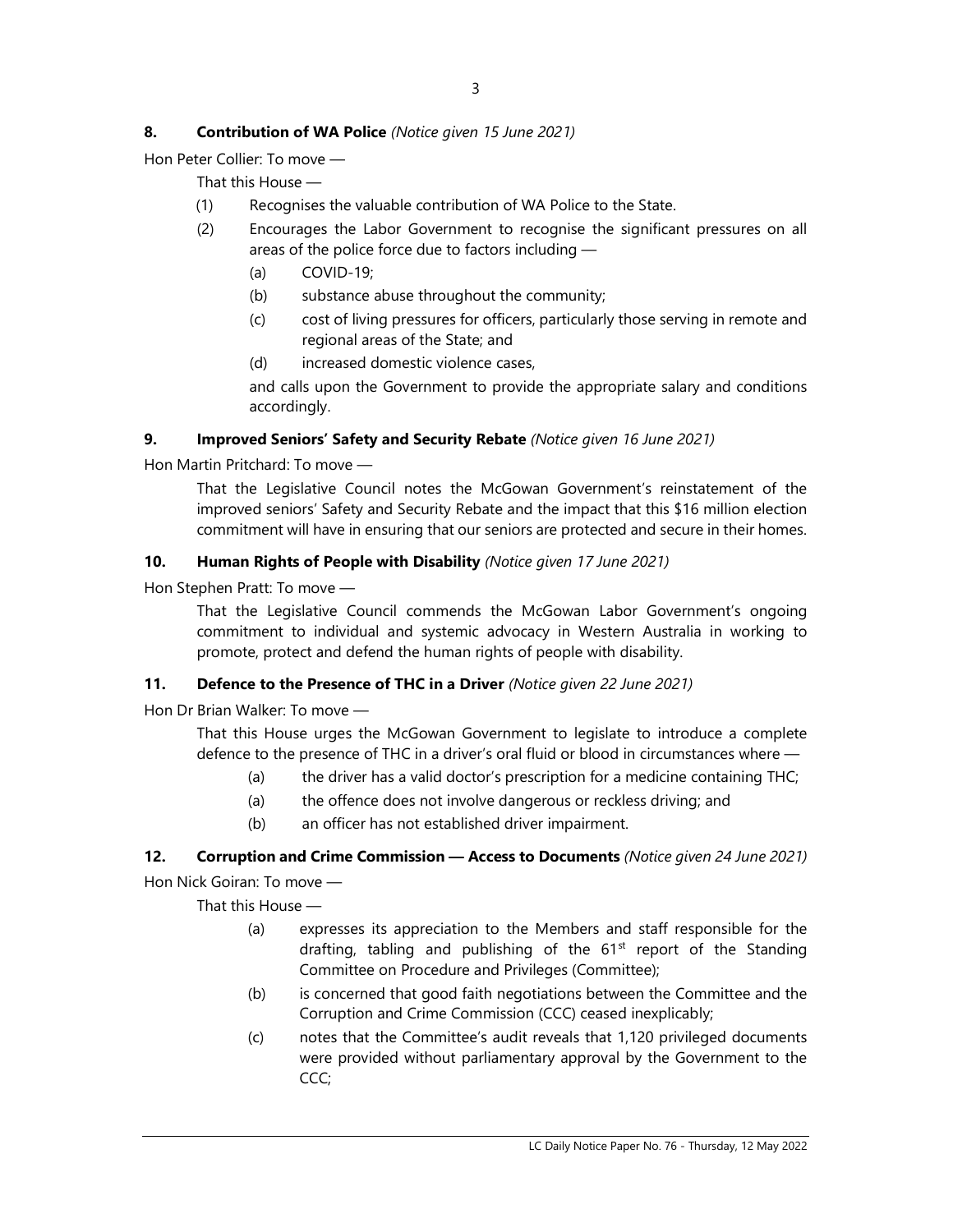- (d) reasserts that draft parliamentary speeches, motions and questions are subject to parliamentary privilege in the same way as confidential parliamentary committee material such as committee deliberations and draft report recommendations; and
- (e) encourages the CCC to avail itself forthwith of the opportunity to access the more than 450,000 non-privileged records.

# 13. Insurance Commission of Western Australia (Notice given 9 September 2021)

Hon Nick Goiran: To move —

That this House —

- (1) Notes that the Insurance Commission of Western Australia (Commission)
	- (a) received \$665.4 million on 11 September 2020 as its share of the settlement of the Bell Group litigation settlement;
	- (b) were not involved in the preparation of the Premier's media release on 4 October 2020 which said that every residential household would from 1 November 2020 receive a one-off \$600 electricity bill credit "funded from the recent Bell Group settlement";
	- (c) paid approximately \$200 million to the Government in 2020-21 by way of tax equivalent payments on the Bell settlement sum; and
	- (d) have covered approximately \$292 million in costs arising from the Bell litigation leaving it with an after tax net sum of \$173 million.
- (2) Expresses its concern that the Premier
	- (a) misled Western Australians when he made his electricity credit announcement on 4 October 2020; and
	- (b) did not have the Bell settlement funds when the electricity bill credits were issued.
- (3) Reminds the Premier that the funding of the Bell Group litigation was derived from a WA Inc levy imposed on motorists.
- (4) Calls on the Premier to
	- (a) acknowledge that the Commission Board owe fiduciary duties;
	- (b) undertake not to interfere with the discharge of those duties; and
	- (c) table any reports he receives from the Commission under sections 28 or 29 of the Insurance Commission of Western Australia Act 1986.
- 14. Independent Review into the Department of Communities' policies and practices in the placement of children with harmful sexual behaviours in residential care settings (Notice given 12 October 2021)

Hon Nick Goiran: To move —

That this House —

- (1) Thanks the Commissioner for Children and Young People for his Independent Review into the Department of Communities' policies and practices in the placement of children with harmful sexual behaviours in residential care settings.
- (2) Notes with grave concern the Commissioner's damning findings which expose that —
	- (a) children raised their concerns, and these were not responded to in a timely manner;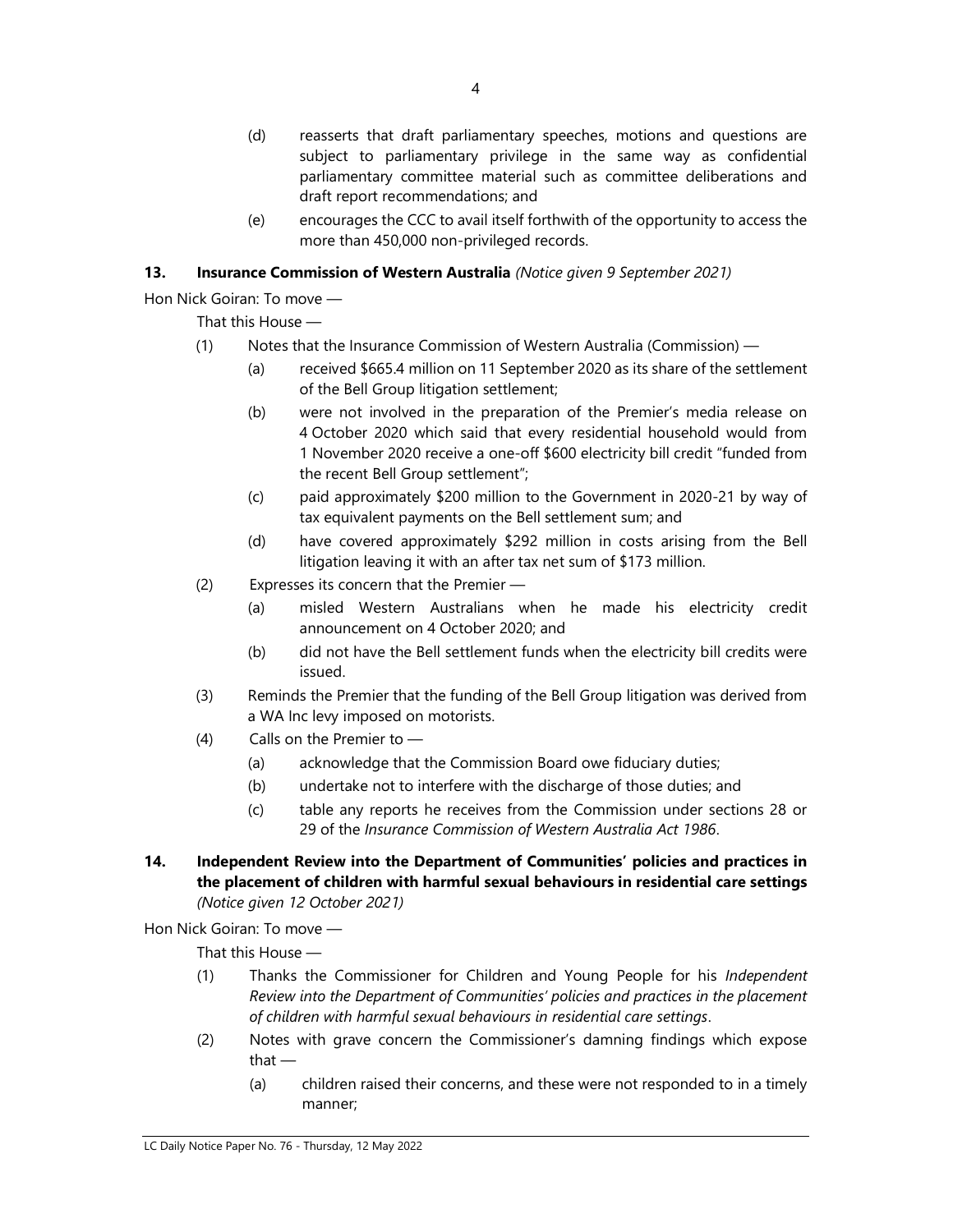- (c) the Department does not have a cohesive or effective framework or policy, practices or services to understand and respond to children and young people with harmful sexual behaviours;
- (d) the Department does not consistently ensure that high quality and safe care by well trained and supported staff and carers is provided to children and young people in the care of the CEO in residential care;
- (e) the Department's risk assessment and management strategies are not effective in consistently preventing, identifying and mitigating risks to children and young people in residential care; and
- (f) the Department's internal safeguards and review mechanisms do not contribute effectively to the safety of children and young people in residential care.
- (3) Calls on the Government to urgently provide a precise and time bound plan of how it proposes to address the Commissioner's findings and recommendations.

# 15. Amendment to Standing Orders - Removal of Prayers from Formal Business (Notice given 13 October 2021)

Hon Sophia Moermond: To move —

That Standing Order 14(1) be amended by:

- (a) deleting item (a); and
- (b) renumbering the remaining items accordingly.

# 16. **Elder Abuse** (Notice given 15 February 2022)

Hon Nick Goiran: To move —

That this House —

- (a) reminds the McGowan Labor Government that its January 2017 election manifesto on responding to elder abuse promised that it would "expedite" amendments to the law surrounding enduring powers of attorney and guardianship;
- (b) notes that on 13 September 2017 the Legislative Council established, on the motion of the Opposition, the Select Committee into Elder Abuse;
- (c) reminds the Government that the Select Committee's  $24<sup>th</sup>$  recommendation in its 2018 Final Report called on it to "act as a matter of urgency";
- (d) notes that more than 5 years have passed since the election promise was made;
- (e) expresses its deep concern about the impact on victims of elder abuse given its prevalence in our State and reports of an increase during the pandemic; and
- (f) calls on the Government to apologise for breaking trust with the victims, the electors and the Parliament, and to make amends without any further delay.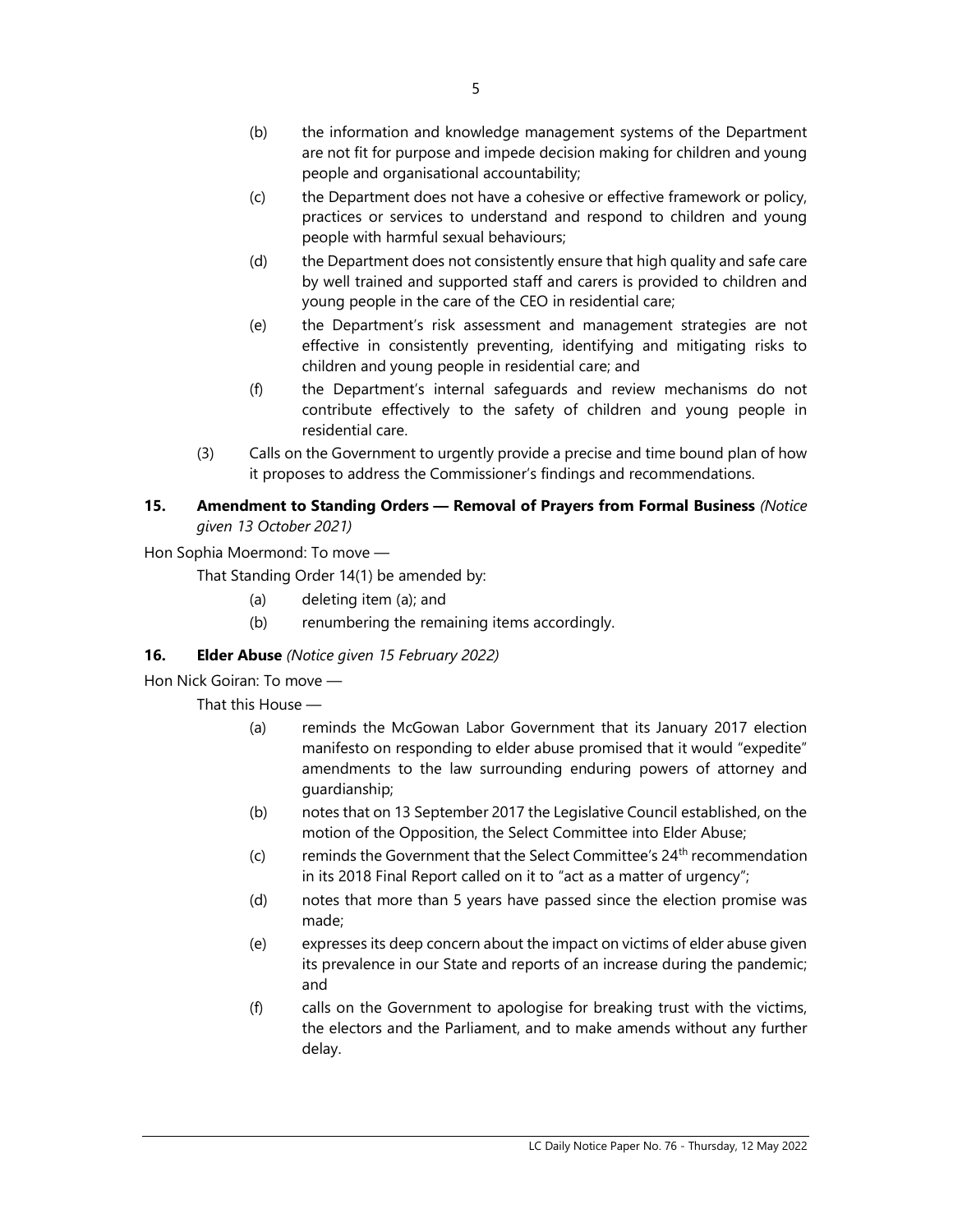## 17. **COVID-19 in 2022** (Notice given 24 February 2022)

Hon Dr Steve Thomas: To move —

That this House:

- (a) notes this State's lack of preparedness for the inevitable outbreak of COVID-19 in 2022 and the spread of the Omicron strain;
- (b) notes the constant changing of the State's COVID rules by the State Government, and that the lack of consistency is damaging to the business community in particular;
- (c) notes the lack of openness and accountability of the Government in making these changes, including not making the information used to make the decisions and thresholds and trigger points freely available;
- (d) notes that this arrogant willingness to keep the community in the dark is unnecessary and unjustified, as the vast majority of the community is mature enough to assess the situation rationally; and
- (e) calls on the McGowan Government to stop treating the Western Australian community with contempt, and provide them with consistent, clear and manageable rules for COVID and release all supporting data and information used to justify them and all thresholds for future actions.

#### 18. Government Budget Surpluses (Notice given 23 March 2022)

Hon Dr Steve Thomas: To move —

That this House —

- (1) Notes that
	- (a) the McGowan Government's prediction of \$15 billion in surpluses over five years looks to be an underestimate given the high iron ore price and high oil price;
	- (b) the McGowan Government has also reaped in hundreds of millions of dollars extra in local fees, charges and taxes, which has given it the highest revenues and largest budget surpluses in the history of Western Australia; and
	- (c) despite this record income the McGowan Government has failed to adequately deliver services to the people and businesses of this State, and that many of their Ministers have failed in their tasks.
- (2) Calls on the McGowan Government to use the massive wealth in the upcoming 2022-23 State Budget to improve its performance, and to deliver a real vision for the future of all the people of Western Australia, including those in the regions.

#### 19. Decriminalisation of Marijuana for Personal Use (Notice given 23 March 2022)

Hon Dr Brian Walker: To move —

That this House supports and endorses the WA State Labor Party policy to decriminalise the possession of small amounts of marijuana for personal use and return to a system of infringement notice penalties and diversion to counselling services.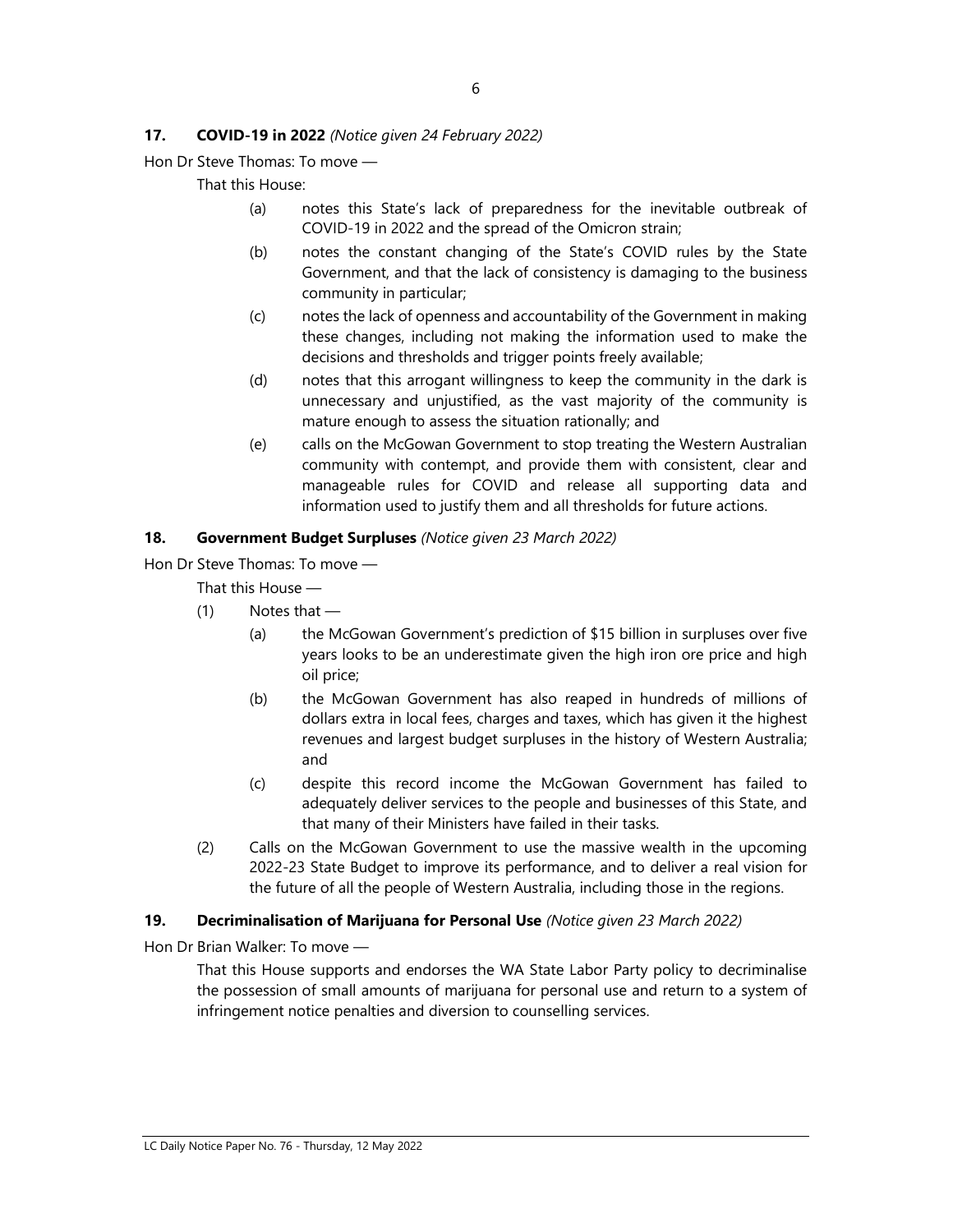# 20. Homelessness in Western Australia (Notice given 11 May 2022)

 $\overline{\phantom{0}}$ 

L

Hon Sophia Moermond: To move —

That this House recognises that homelessness in Western Australia has reached alarming levels with around nine thousand people considered homeless on any given night of the week, and the McGowan Labor Government must do more to tackle the problem by —

- (a) urgently having independent analysis done on the changing scale and nature of homelessness across Western Australia taking into account the many social, economic and policy factors that impact on homelessness;
- (b) identifying policies and practices from all levels of government that have a bearing on delivering services to the homeless; and
- (c) drastically increasing financial aid to those organisations that work with the homeless so as they can expand their operations to help more Western Australian citizens.

## ORDERS OF THE DAY

## 1. City of Vincent Local Government Property Local Law 2021 — Disallowance

Moved (SO 67(3)) 24 March 2022 on the motion of Hon Lorna Harper (Days remaining 11 after today (Indicative date — 17 August 2022))

That, pursuant to recommendation of the Joint Standing Committee on Delegated Legislation, the City of Vincent Local Government Property Local Law 2021 published in the Gazette on 30 November 2021 and tabled in the Legislative Council on 7 December 2021 under the Local Government Act 1995, be and is hereby disallowed. (Tabled Paper 960).

## 2. Shire of Broome Waste Local Law 2021 — Disallowance

Moved (SO 67(3)) 7 April 2022 on the motion of Hon Martin Pritchard (Days remaining 14 after today (Indicative date — 31 August 2022))

That, pursuant to recommendation of the Joint Standing Committee on Delegated Legislation, the Shire of Broome Waste Local Law 2021 published in the Gazette on 9 December 2021 and tabled in the Legislative Council on 14 December 2021 under the Waste Avoidance and Resource Recovery Act 2007, be and is hereby disallowed. (Tabled Paper 983).

## 3. Shire of Carnarvon Public Places and Local Government Property Local Law 2021 — **Disallowance**

Moved (SO 67(3)) 12 May 2022 on the motion of Hon Lorna Harper (Days remaining 17 after today (Indicative date — 14 September 2022))

That, pursuant to recommendation of the Joint Standing Committee on Delegated Legislation, the Shire of Carnarvon Public Places and Local Government Property Local Law 2021 published in the Gazette on 15 December 2021 and tabled in the Legislative Council on 15 February 2022 under the Local Government Act 1995, be and is hereby disallowed. (Tabled Paper 1013).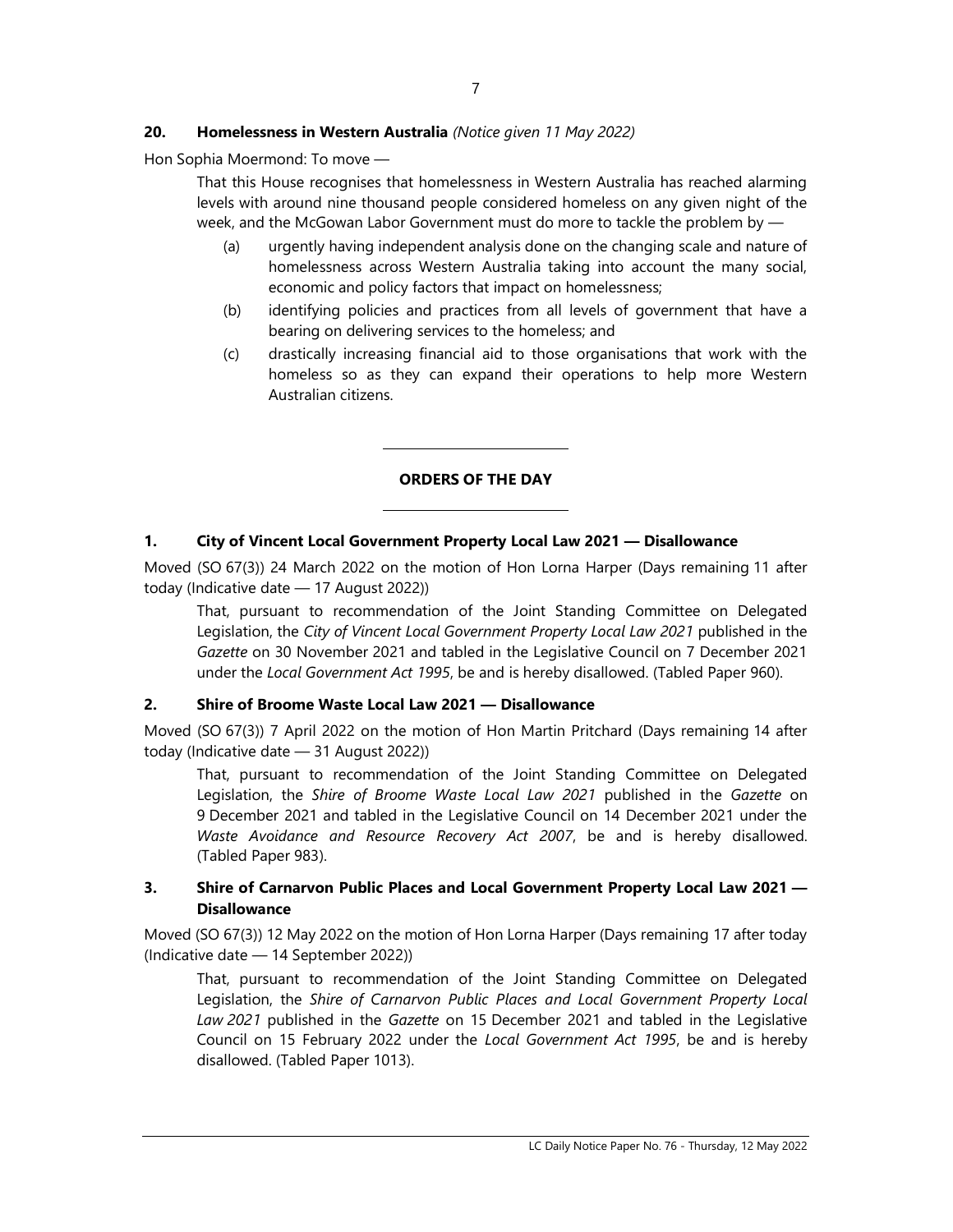4. Conservation and Land Management Amendment Bill 2021 [LA 7-1] Minister for Emergency Services representing the Minister for Environment

Second reading adjourned (Thursday, 24 June 2021).

5. Transfer of Land Amendment Bill 2021 [LA 16-1] Leader of the House representing the Minister for Lands

Second reading adjourned (Thursday, 5 August 2021).

6. \*Fair Trading Amendment Bill 2021 [LC 19–1] Minister for Emergency Services representing the Minister for Commerce

Second reading adjourned (Wednesday, 23 June 2021).

See Standing Committee on Uniform Legislation and Statutes Review Report No. 133 (Tabled 10 August 2021).

cf SNP 19 Issue 1 — 10 August 2021.

7. \* Statutes (Repeals and Minor Amendments) Bill 2021 [LC 2-1] Parliamentary Secretary to the Attorney General

Second reading adjourned (Thursday, 6 May 2021). See Standing Committee on Uniform Legislation and Statutes Review Report No. 135 (Tabled

31 August 2021).

8. Criminal Appeals Amendment Bill 2021 [LA 35-1] Parliamentary Secretary to the Attorney General

Second reading adjourned (Wednesday, 8 September 2021).

9. Sentencing Legislation Amendment (Persons Linked to Terrorism) Bill 2021 [LA 38-2] Parliamentary Secretary to the Attorney General

Committee progress clause 10 Wednesday, 11 May 2022).

10. Civil Procedure (Representative Proceedings) Bill 2021 [LA 37-1] Parliamentary Secretary to the Attorney General

Second reading adjourned (Thursday, 28 October 2021).

11. Forest Products Amendment Bill 2021 [LA 50-1] Minister for Regional Development representing the Minister for Forestry

Committee progress clause 2 (Thursday, 24 March 2022).

12. Railway (METRONET) Amendment Bill 2022 [LA 63-1] Leader of the House representing the Minister for Transport

Second reading adjourned (Thursday, 24 March 2022).

13. Soil and Land Conservation Amendment Bill 2021 [LA 55-1] Minister for Agriculture and Food

Second reading adjourned (Thursday, 24 March 2022).

14. Parliamentary Commissioner Amendment (Reportable Conduct) Bill 2021 [LA 61-1] Leader of the House representing the Minister for Child Protection

Second reading adjourned (Thursday, 7 April 2022).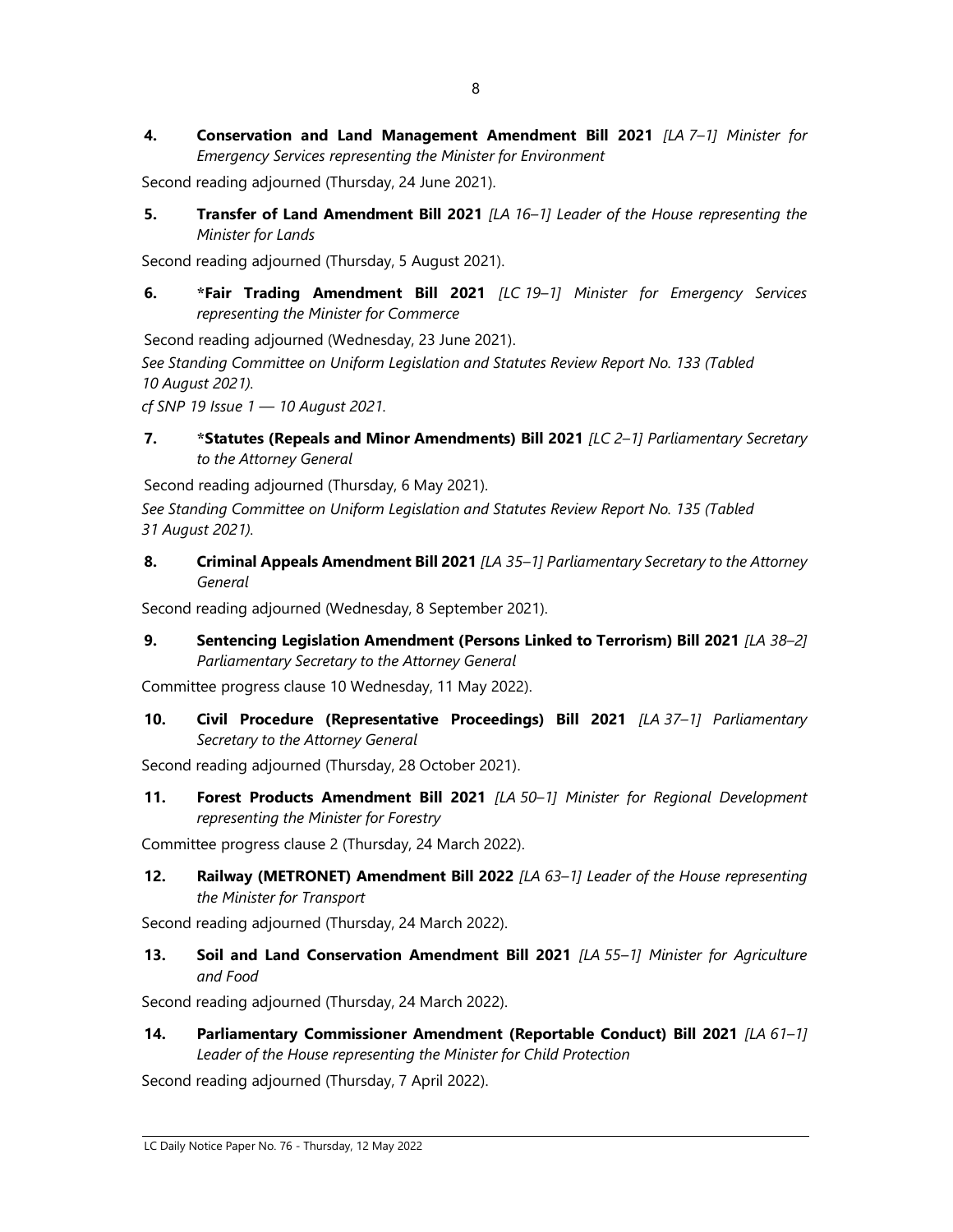15. COVID-19 Response Legislation Amendment (Extension of Expiring Provisions) Bill 2022 [LA 70–1] Minister for Emergency Services

Second reading adjourned (Tuesday, 10 May 2022).

16. Standing Committee on Procedure and Privileges — Report 61 — Progress Report: Supreme Court proceedings and matters of privilege raised in the 40<sup>th</sup> Parliament (Tabled 13 May 2021)

Consideration on the motion of Hon Simon O'Brien (Thursday, 13 May 2021) as follows —

That Recommendation 1 contained in Report 61 of the Standing Committee on Procedure and Privileges, Progress Report: Supreme Court proceedings and matters of privilege raised in the  $40^{th}$  Parliament, be adopted and agreed to.

See Tabled Paper 191 (Tabled 13 May 2021).

Recommendation 1 states —

A standing memorandum of understanding relating to the compulsory production of evidence and determinations as to material that is subject to parliamentary privilege be advanced between the Legislative Council and relevant investigative agencies, in accordance with the resolution of the Legislative Council of 5 September 2019.

17. Standing Committee on Procedure and Privileges — Report 61 — Progress Report: Supreme Court proceedings and matters of privilege raised in the 40<sup>th</sup> Parliament (Tabled 13 May 2021)

Consideration on the motion of Hon Simon O'Brien (Thursday, 13 May 2021) as follows —

That Recommendation 2 contained in Report 61 of the Standing Committee on Procedure and Privileges, Progress Report: Supreme Court proceedings and matters of privilege raised in the  $40^{th}$  Parliament, be adopted and agreed to.

See Tabled Paper 191 (Tabled 13 May 2021).

Recommendation 2 states —

The Committee recommends that the following matters be re-referred to the Procedure and Privileges Committee for inquiry and report:

In relation to the refusal by Ms Emily Roper, the Acting Director General of the Department of the Premier and Cabinet, to comply with a summons to attend and produce documents at 9.00am on Friday, 9 August 2019, issued by the Legislative Council Standing Committee on Procedure and Privileges, and the events leading up to that non-compliance:

- (1) Did Ms Emily Roper, or any other person or body, commit a contempt of the Legislative Council or any breach of its privileges?
- (2) If the Committee so finds that any contempt of the Legislative Council has been committed, or that any of the privileges of the Legislative Council have been breached, then what penalty, if any, should the Legislative Council impose for each contempt or breach?
- 18. Standing Committee on Procedure and Privileges Report 61 Progress Report: Supreme Court proceedings and matters of privilege raised in the 40<sup>th</sup> Parliament (Tabled 13 May 2021)

Consideration on the motion of Hon Simon O'Brien (Thursday, 13 May 2021) as follows —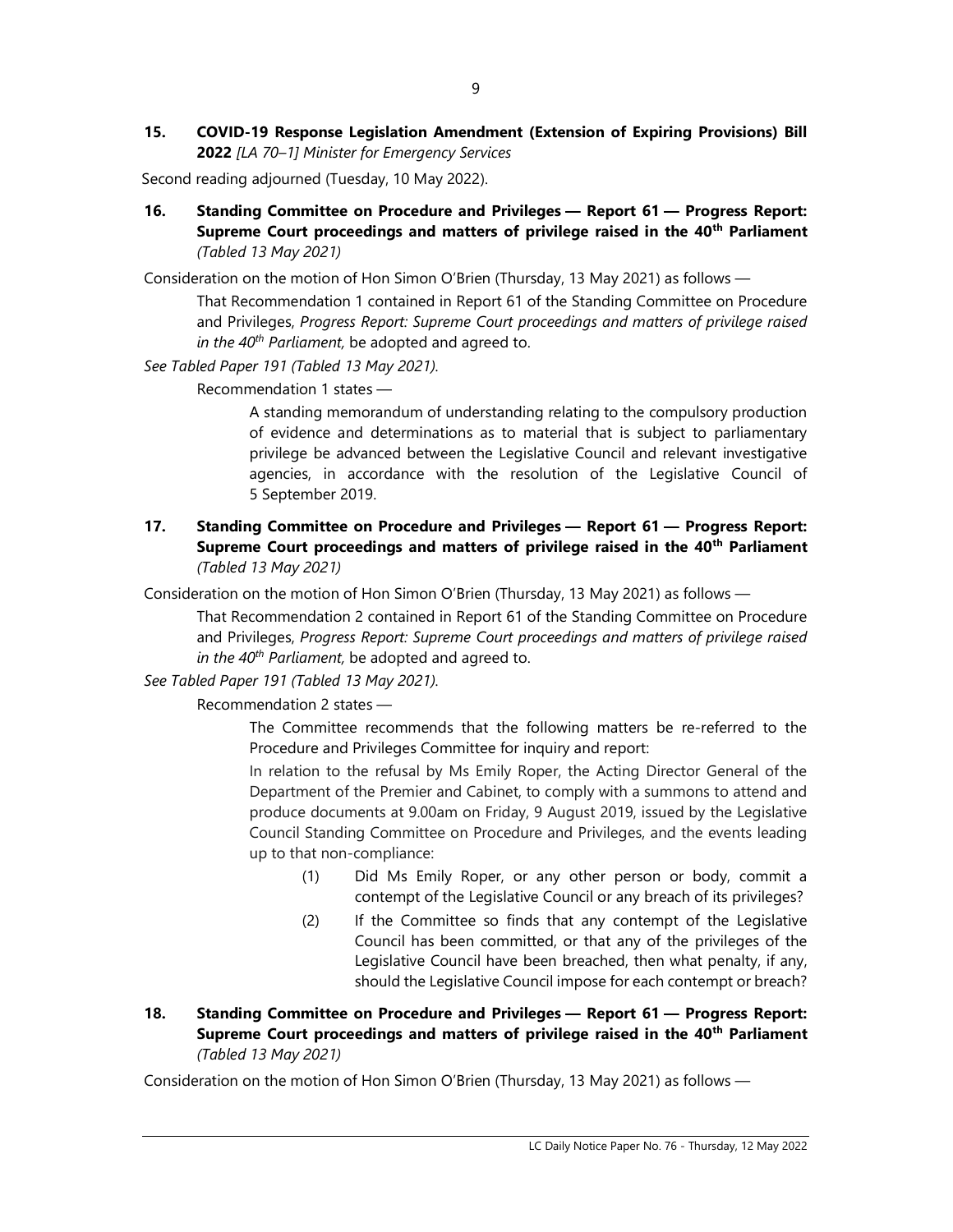That Recommendation 3 contained in Report 61 of the Standing Committee on Procedure and Privileges, Progress Report: Supreme Court proceedings and matters of privilege raised in the  $40^{th}$  Parliament, be adopted and agreed to.

See Tabled Paper 191 (Tabled 13 May 2021).

## Recommendation 3 states —

The Committee recommends that the following matters be re-referred to the Procedure and Privileges Committee for inquiry and report:

In relation to the actions of Mr Darren Foster, the Director General of the Department of the Premier and Cabinet, in producing documents to the Corruption and Crime Commission relating to former Members of the Legislative Council without following a procedure that the Legislative Council or the Legislative Council Standing Committee on Procedure and Privileges had authorised for determining issues of parliamentary privilege:

- (1) Did Mr Darren Foster, or any other person or body, commit a contempt of the Legislative Council or any breach of its privileges?
- (2) If the Committee so finds that any contempt of the Legislative Council has been committed, or that any of the privileges of the Legislative Council have been breached, then what penalty, if any, should the Legislative Council impose for each contempt or breach?

## 19. Misuse of Drugs Amendment Bill 2021 [LC 23-1] Hon Dr Brian Walker

Second reading adjourned (Thursday, 3 June 2021).

## 20. Climate Change and Greenhouse Gas Emissions Reduction Bill 2021  $[LC 48-1]$ Hon Dr Brad Pettitt

Second reading adjourned (Thursday, 14 October 2021).

# 21. Retail Trading Hours Amendment Bill 2021 [LC 62-1] Hon Wilson Tucker

Second reading adjourned (Thursday, 16 December 2021).

# 22. Investment in Digital Inclusion (Moved 16 December 2021)

Resumption of debate adjourned (Thursday, 16 December 2021), on the motion of Hon Wilson Tucker as follows —

That this House:

- (a) recognises the benefits of digital inclusion, particularly in remote and regional areas of Western Australia;
- (b) notes that despite the rollout of the NBN, many regional Western Australians still lack network access and remain effectively digitally excluded; and
- (c) calls on the State Government to increase investment in initiatives to improve network access and digital inclusion for regional Western Australia.

Total time remaining on motion — 7 mins.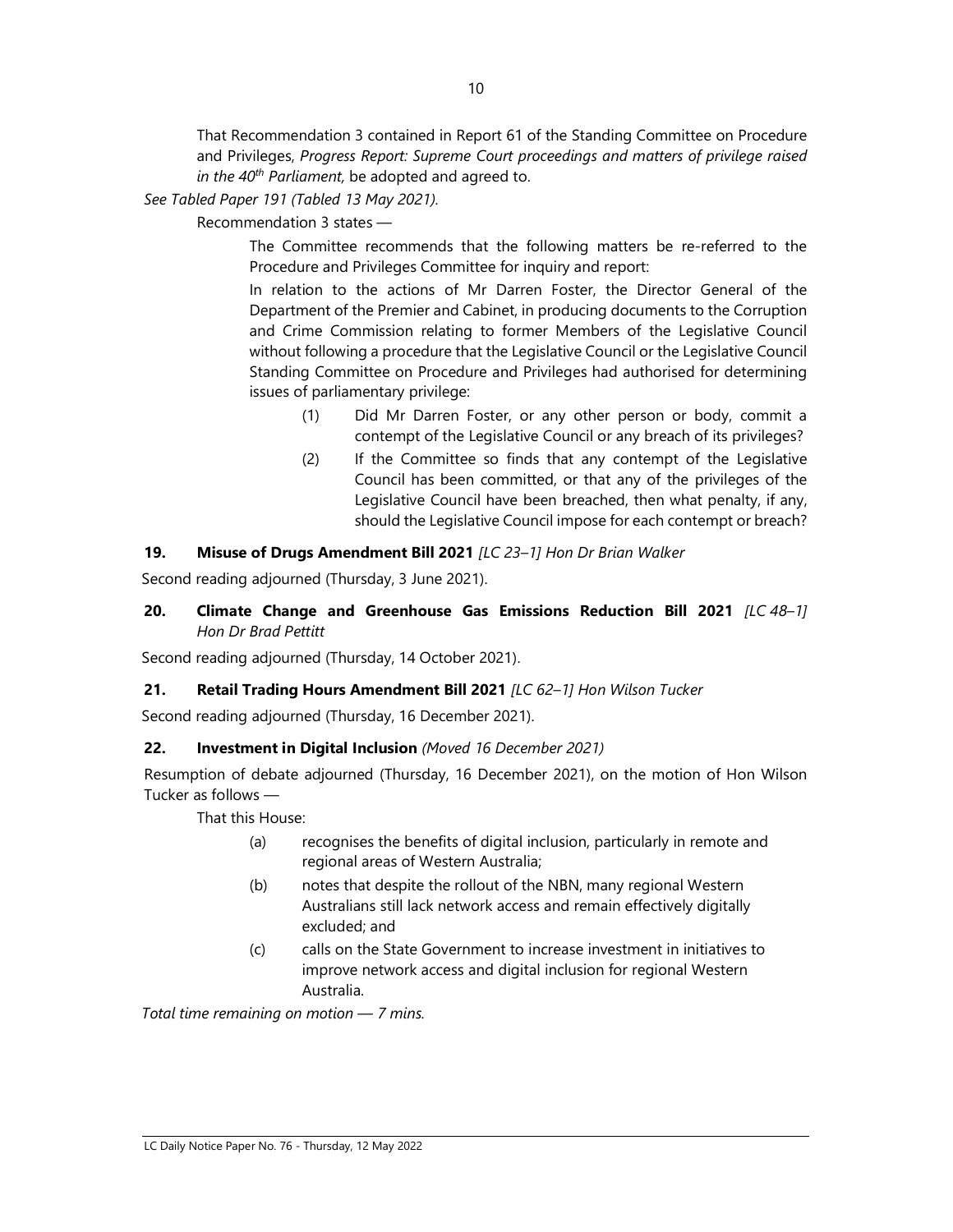## 23. St Patrick's Day (Moved 17 March 2022)

Resumption of debate adjourned (Thursday, 17 March 2022), on the motion of Hon Dr Brian Walker as follows —

Noting that today is St Patrick's Day, this House encourages all those celebrating to enthusiastically embrace the pot at the end of the rainbow.

Total time remaining on motion — 57 mins.

# SELECT COMMITTEES

## 1. Select Committee into Cannabis and Hemp (Established 13 October 2021)

 $\overline{\phantom{a}}$ 

 $\overline{\phantom{a}}$ 

 $\overline{\phantom{a}}$ 

 $\overline{a}$ 

On the motion of Hon Dr Brian Walker as follows —

- (1) A Select Committee to be known as the Cannabis and Hemp Select Committee is established.
- (2) The Select Committee is to inquire into and report on the potential to amend the current legislation and regulations which apply to cannabis and hemp in Western Australia, with particular reference to —
	- (a) the current barriers to pharmaceutical nutraceutical use of cannabinoid products;
	- (b) medicinal cannabis, its prescription, availability and affordability; and
	- (c) the potential benefits and risks of permitting industrial hemp for human consumption.
- (3) The Select Committee shall consist of five members, namely: Hon Dr Brian Walker (Chair); Hon Matthew Swinbourn (Deputy Chair); Hon Jackie Jarvis; Hon Lorna Harper and Hon James Hayward.
- (4) The Select Committee may table interim reports, and is to table its final report by no later than 12 months after the committee has been established.

# COMMITTEE INITIATED INQUIRIES

## 1. Standing Committee on Public Administration — Terms of Reference: Inquiry into the delivery of ambulance services in Western Australia (Notice given 22 June 2021)

Resolution of the Committee on 17 June 2021 to commence an Inquiry into the delivery of ambulance services in Western Australia with the following terms of reference —

- (a) how 000 ambulance calls are received, assessed, prioritised and despatched in the metropolitan area and in the regions;
- (b) the efficiency and adequacy of the service delivery model of ambulance services in metropolitan and regional areas of Western Australia;
- (c) whether alternative service delivery models in other jurisdictions would better meet the needs of the community; and
- (d) any other matters considered relevant by the Committee.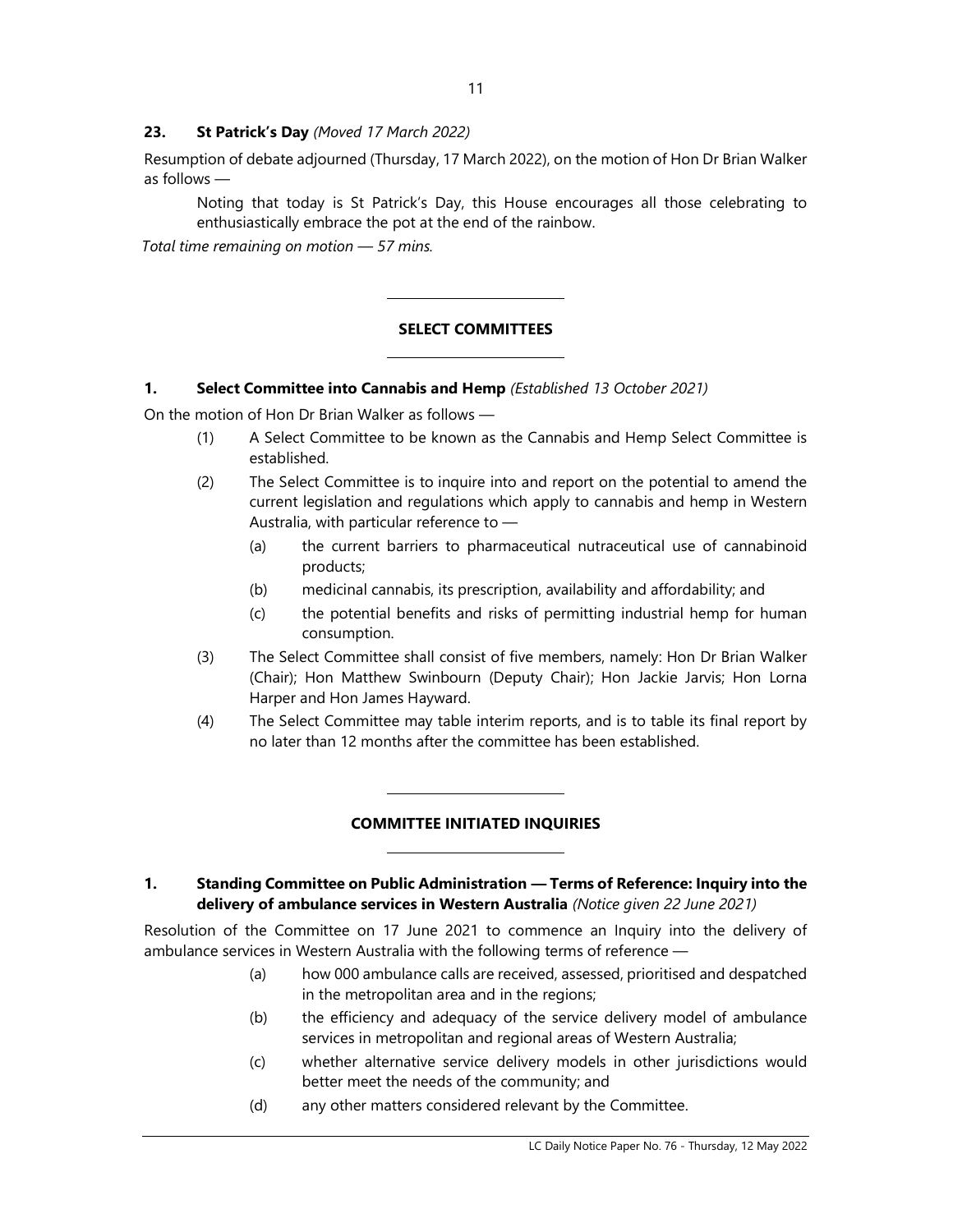The Committee intends to table its report by March 2022.

Reporting date extended by resolution of the Committee to the end of May 2022. See Tabled paper 1172.

2. Standing Committee on Estimates and Financial Operations — Terms of Reference: Inquiry into the financial administration of homelessness services in Western Australia (Notice given 18 November 2021)

Resolution of the Committee on 17 November 2021 to commence an Inquiry into the financial administration of homelessness services in Western Australia with particular focus on —

- (a) the current funding and delivery of services;
- (b) 'All Paths Lead to a Home', Western Australia's 10-Year Strategy on Homelessness 2020-2030;
- (c) existing data systems and how data informs service delivery; and
- (d) any other related matter.

Pursuant to Standing Order 163, Hon Steve Martin is substituted for Hon Nick Goiran and Hon Dan Caddy is substituted for Hon Samantha Rowe for the duration of this inquiry.

3. Joint Standing Committee on the Corruption and Crime Commission — Terms of Reference: Inquiry into What happens next? Beyond a finding of serious misconduct (Notice given 24 March 2022)

Resolution of the Committee on 23 March 2022 to commence an inquiry entitled What happens next? Beyond a finding of serious misconduct with the following terms of reference —

The Committee will inquire into what happens after a public officer is found to have engaged in serious misconduct including —

- (a) disciplinary and other sanctions imposed by departments, local government, the Western;
- (b) unexplained wealth and criminal benefits proceedings initiated by the Corruption and Crime Commission;
- (c) criminal prosecutions arising from serious misconduct investigations including prosecuting arrangements, challenges and outcomes;
- (d) the roles of the Corruption and Crime Commission, Public Sector Commission, departments, local government, the Western Australia Police Force and other authorities in taking action, oversighting and/or reporting the above outcomes; and
- (e) measures to improve the effectiveness, transparency and/or oversight of the above.

The Committee will report by 30 November 2023.

4. Joint Standing Committee on the Commissioner for Children and Young People — Terms of Reference: Inquiry into the most effective ways for Western Australia to address food insecurity for children and young people affected by poverty (Notice given 7 April 2022)

Resolution of the Committee on 6 April 2022 to commence an inquiry into the most effective ways for Western Australia to address food insecurity for children and young people affected by poverty with the following terms of reference —

The Committee will consider —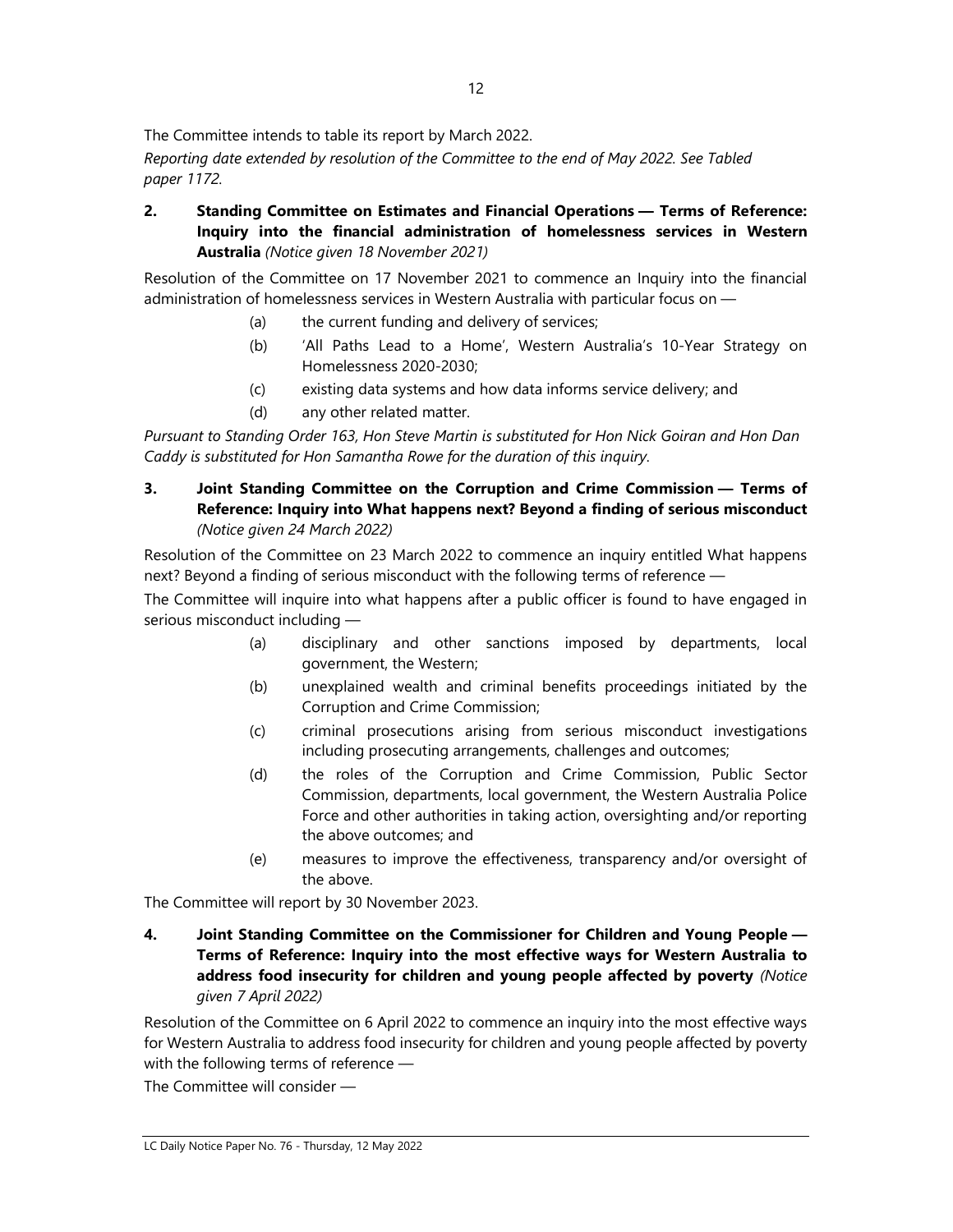- (2) Challenges for children and young people in accessing enough nutritious food.
- (3) The extent to which food relief:
	- (a) is currently accessed by children and young people, including at school and in early childhood education and care settings; and
	- (b) is effective.
- (4) The extent to which food literacy programs aimed at children and young people and/or their parents/carers:
	- (a) Are currently accessed; and
	- (b) Are effective
- (5) Government-funded school lunch programs.

L

L

- (6) Any other existing or potential initiatives.
- (7) Western Australia's obligations and responsibilities to monitor and address food insecurity as an aspect of child wellbeing.

The Committee is particularly keen to hear about experiences of Aboriginal and Torres Strait Islander children and the children of refugees and newly arrived migrants.

The Committee will report by 30 April 2023.

# CONSIDERATION OF COMMITTEE REPORTS

1. Joint Standing Committee on the Corruption and Crime Commission — Report No. 2 — If not the CCC … then where? An examination of the Corruption and Crime Commission's oversight of excessive use of force allegations against members of the WA Police Force (Tabled 9 September 2021)

Continuation of remarks Hon Pierre Yang — 4 mins (Wednesday, 11 May 2022) on the motion of Hon Dr Steve Thomas that the report be noted.

See Tabled paper 537.

Time remaining on motion — 49 mins.

Standing Order 110(2A) and (2B) applied — 13 October 2021, 17 November 2021, 23 February 2022. Government Response Tabled 30 November 2021 (Tabled Paper 913).

2. Joint Standing Committee on the Corruption and Crime Commission — Report No. 3 — 'A GOOD YEAR'. The work of the Parliamentary Inspector of the Corruption and Crime Commission (Tabled 24 February 2022)

Consideration. See Tabled paper 1085.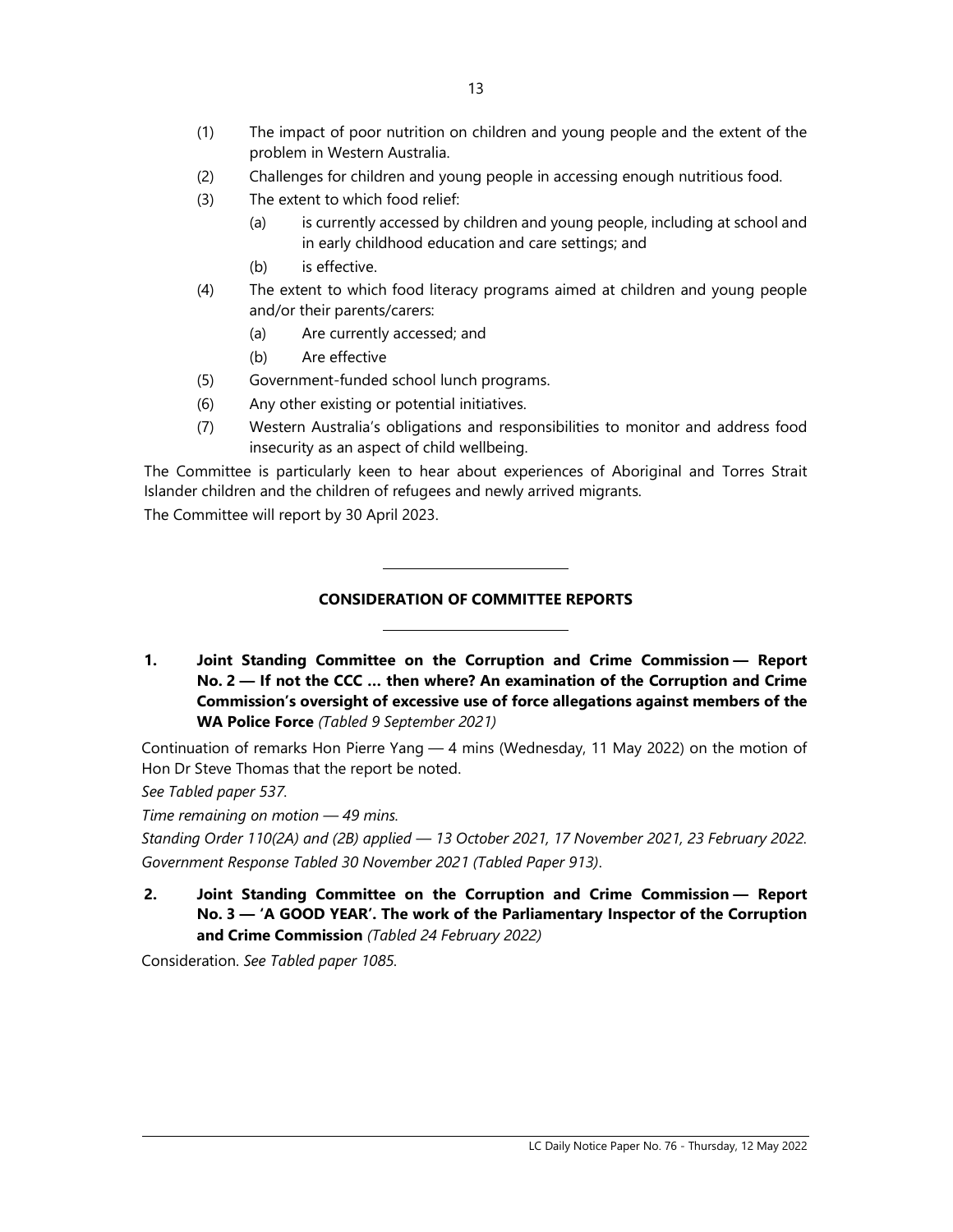3. Joint Standing Committee on the Commissioner for Children and Young People — Report No. 2 — Report Review 2020-21: Examination of selected reports by the Commissioner for Children and Young People (Tabled 18 November 2021)

Continuation of remarks Hon Pierre Yang — 5 mins (Wednesday, 16 March 2022) on the motion of Hon Jackie Jarvis that the report be noted.

See Tabled paper 895.

Time remaining on motion — 3 hours. Standing Order 110(2A) and (2B) applied — 16 March 2022.

4. Joint Standing Committee on the Commissioner for Children and Young People — Report No. 3 — The merits of appointing a commissioner for Aboriginal children and young people (Tabled 18 November 2021)

Continuation of remarks Hon Jackie Jarvis — 5 mins (Wednesday, 23 March 2022) on the motion of Hon Neil Thomson that the report be noted.

See Tabled paper 896.

Time remaining on motion — 3 hours.

Standing Order 110(2A) and (2B) applied — 23 March 2022.

Government Response Tabled 16 March 2022 (Tabled Paper 1133).

5. Joint Standing Committee on the Corruption and Crime Commission — Report No. 4 — The definition of 'public officer' in the Corruption, Crime and Misconduct Act 2003 (Tabled 24 March 2022)

Consideration. See Tabled paper 1175.

6. Joint Standing Committee on the Corruption and Crime Commission — Report No. 5 - Police power of arrest - Parliamentary Inspector's report (Tabled 24 March 2022)

Consideration. See Tabled paper 1176.

7. Joint Standing Committee on the Corruption and Crime Commission — Report No. 6 — The Corruption and Crime Commission's unexplained wealth function — The review by the Honourable Peter Martino (Tabled 24 March 2022)

Consideration. See Tabled paper 1177.

8. Standing Committee on Environment and Public Affairs — Report No. 58 — Overview of Petitions (2 June 2021 to 2 December 2021) (Tabled 24 March 2022)

Consideration. See Tabled paper 1178.

9. Standing Committee on Estimates and Financial Operations — Report No. 85 — Consideration of the 2021-22 Budget Estimates (Tabled 30 November 2021)

Resumption of debate (Wednesday, 6 April 2022) on the motion of Hon Peter Collier that the report be noted.

See Tabled paper 937.

Time remaining on motion  $-$  3 hours.

Standing Order 110(2A) and (2B) applied — 6 April 2022.

Government Response Tabled 15 February 2022 (Tabled Paper 1009).